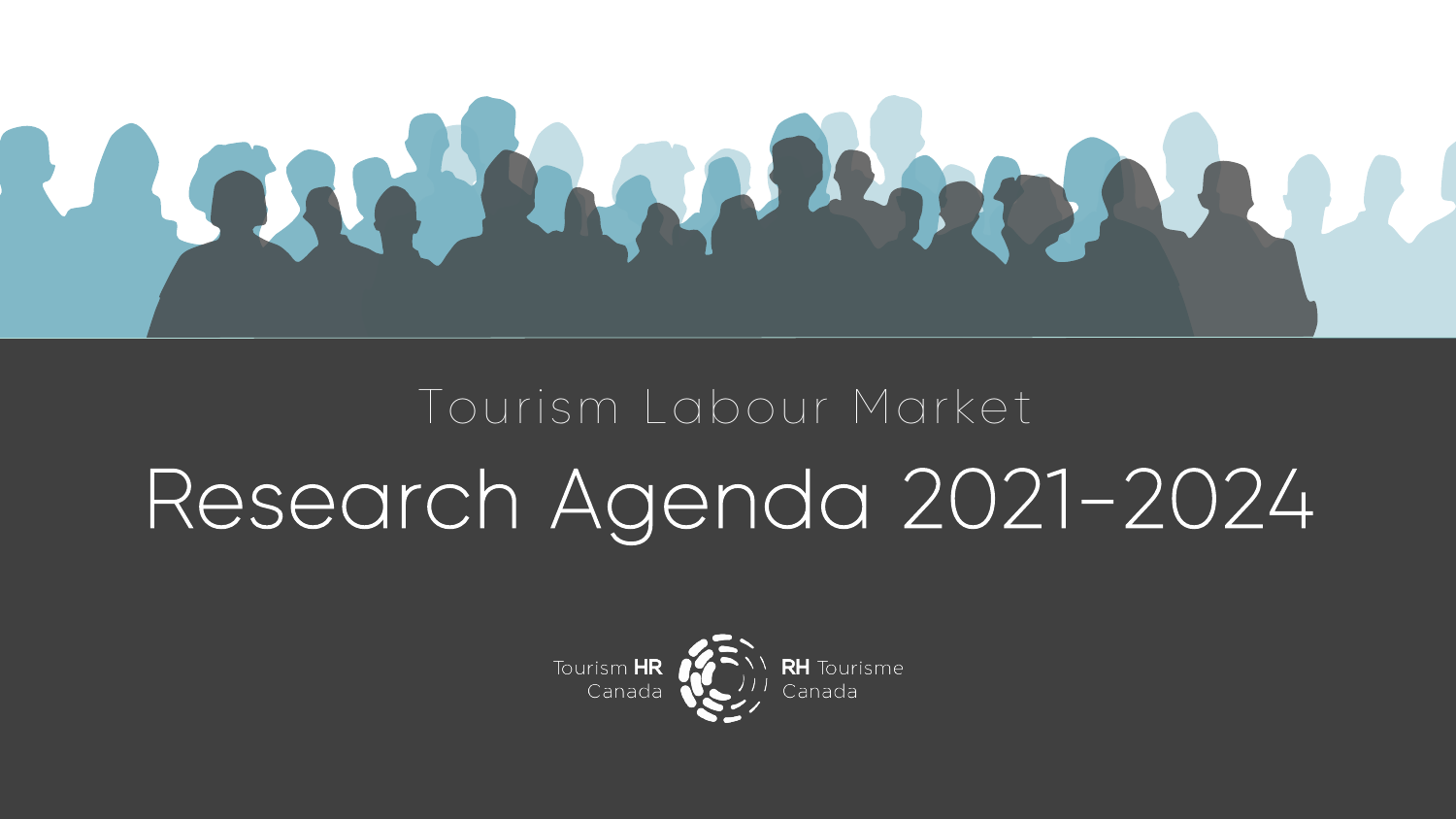Maintaining a Foundational Labour Market Forecasting and Intelligence System 2021 – 2024



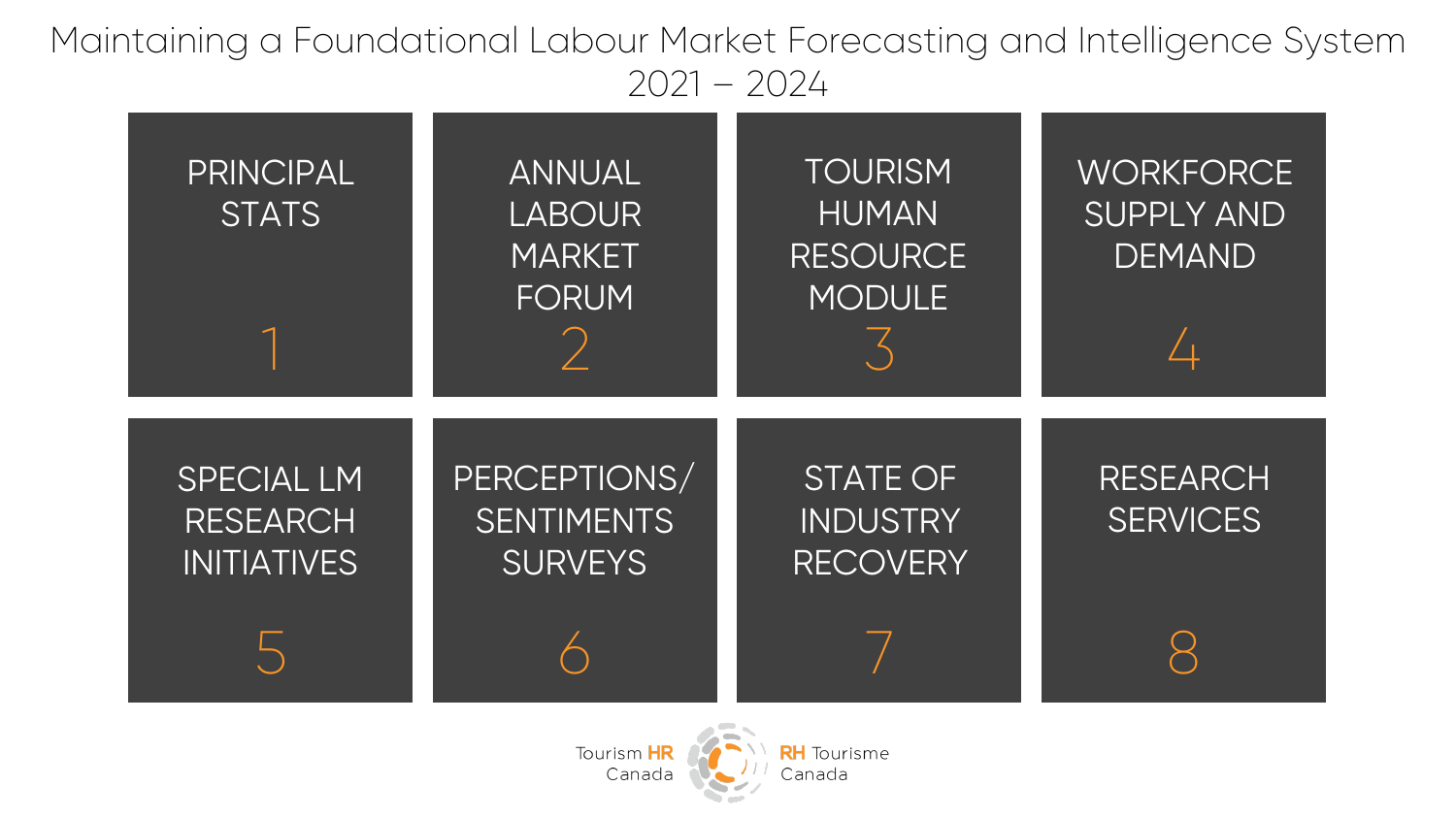## **PRINCIPAL STATS**

#### Foundational data that defines the tourism labour market







#### **Primary Data Sources**

Statistics Canada, e.g.

• Census 2021

1

- Monthly Labour Force Surveys
- Job Vacancy Rates
- Hours and Wage Summaries

#### **Use and Dissemination**

Rapid research Tool

Employment Tracker

Various, tailored reports and data requests

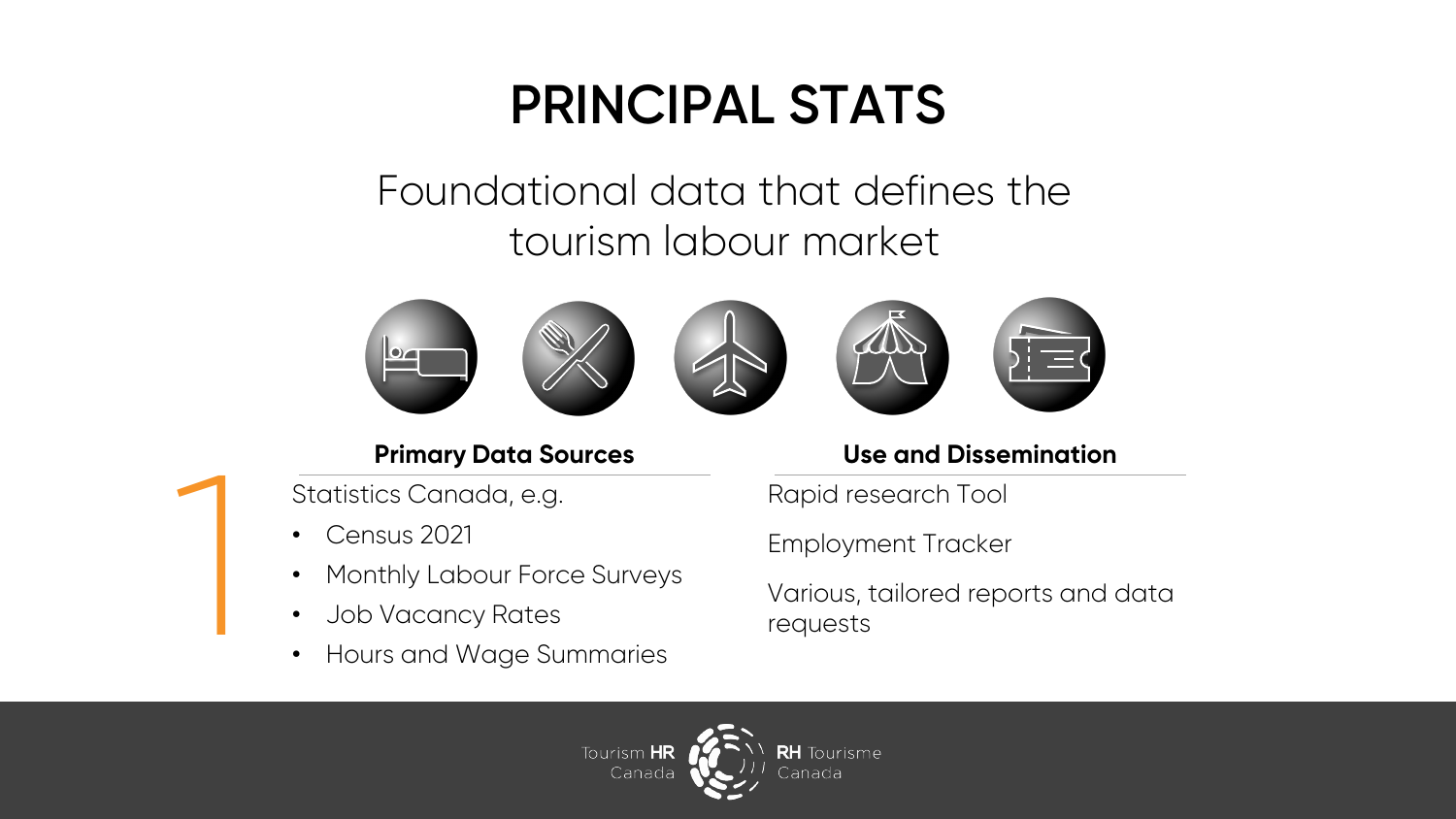# **ANNUAL LABOUR MARKET FORUM**

Stakeholder consultation on prevailing labour market issues resulting in annual Tourism Labour Market Strategy + Action Plan



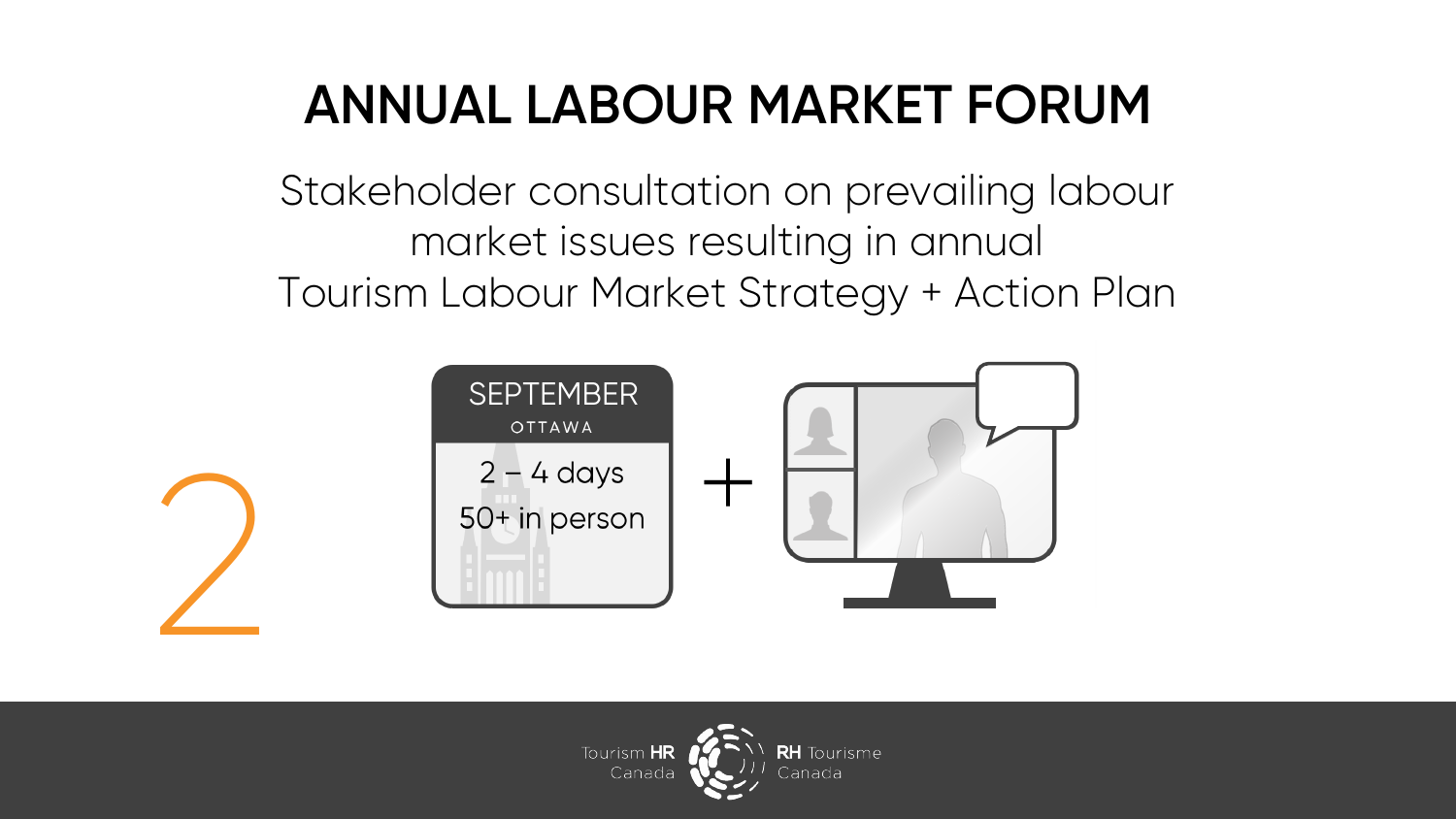# **HUMAN RESOURCE MODULE**

Foundational dataset to provide comparable, detailed information on jobs, hours of work, and labour earnings for each province and territory.



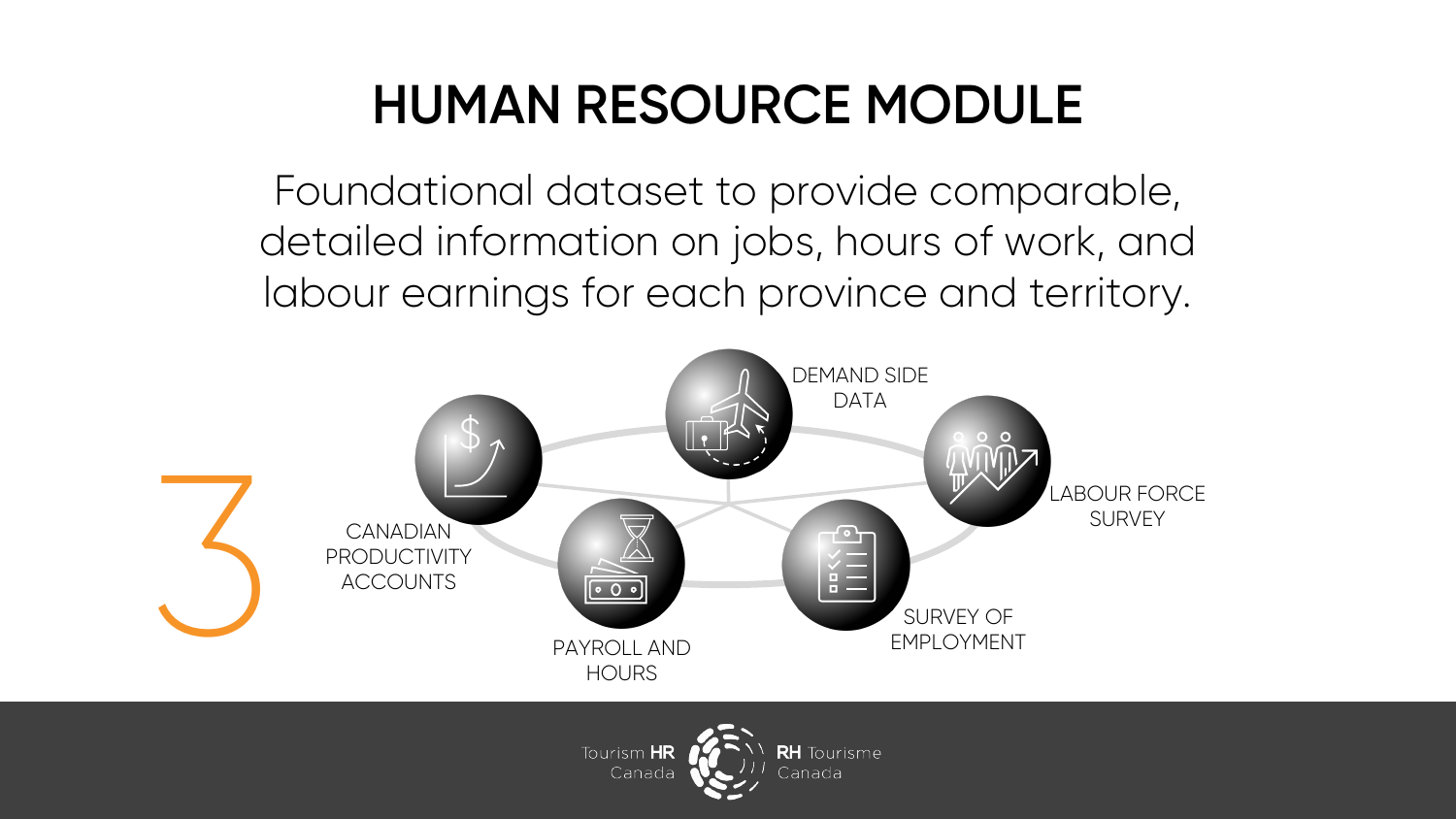# **WORKFORCE SUPPLY AND DEMAND**

Tourism labour market projections to 2035 to inform policies and business decisions





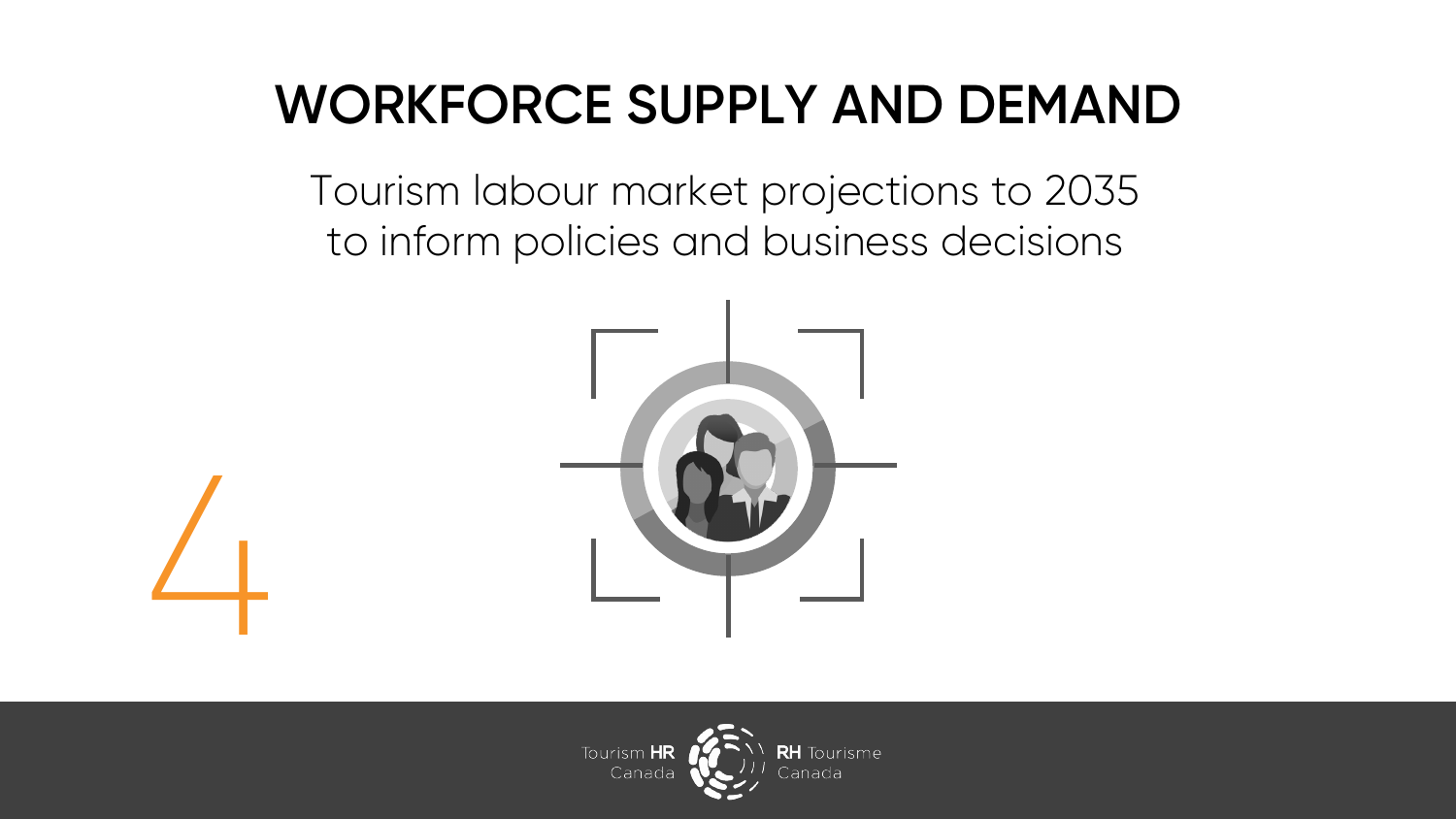## **SPECIAL LABOUR MARKET RESEARCH INITIATIVES**

Evolving and topical LM research initiatives: primary and secondary research to address systemic and acute workforce issues.



IMPACT OF DIGITALIZATION

AND WORKERS

RISE AND USE OF GIG WORKERS

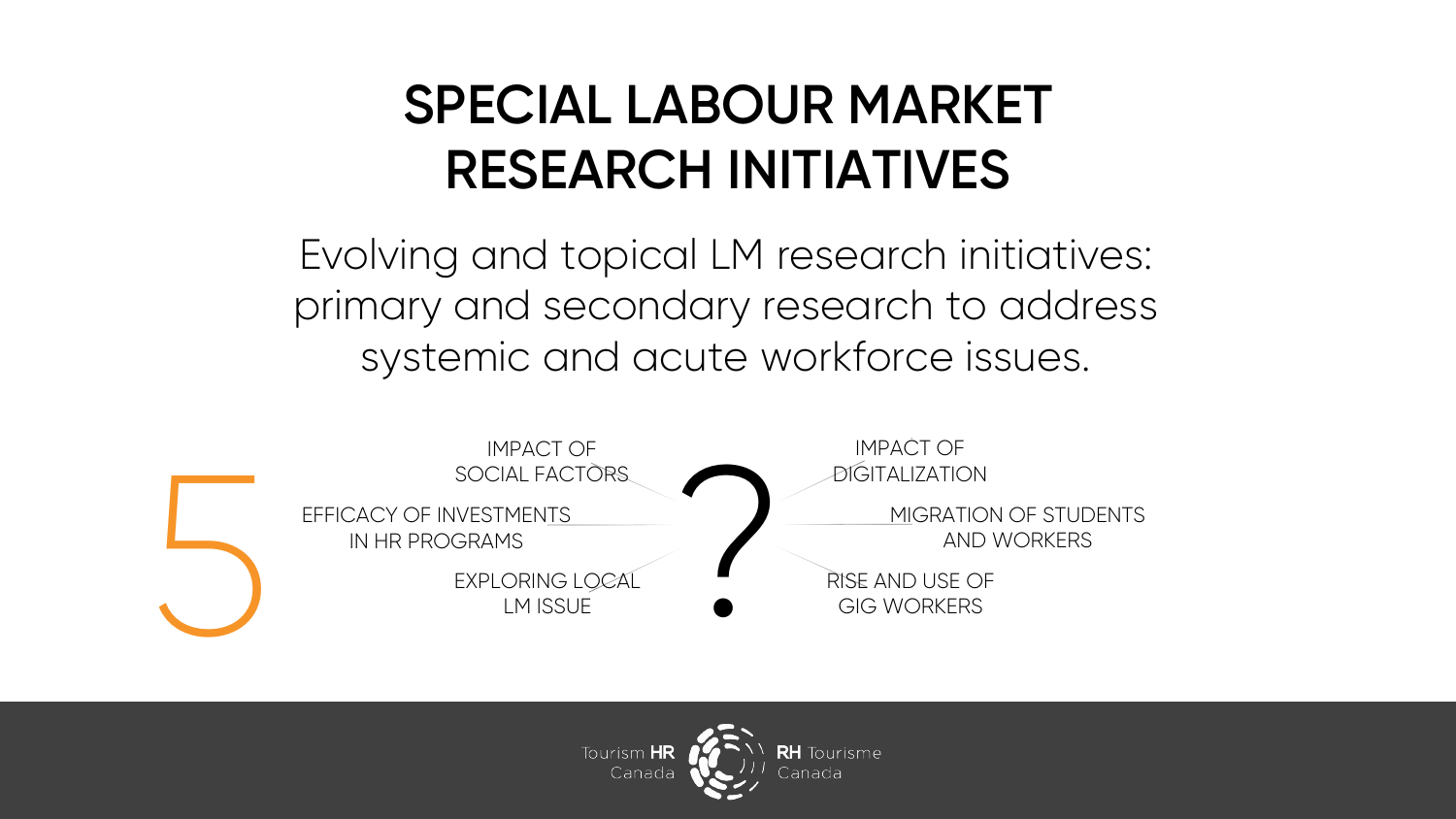# **PERCEPTIONS/SENTIMENTS SURVEYS**

Tracking and measuring reputational damage



6

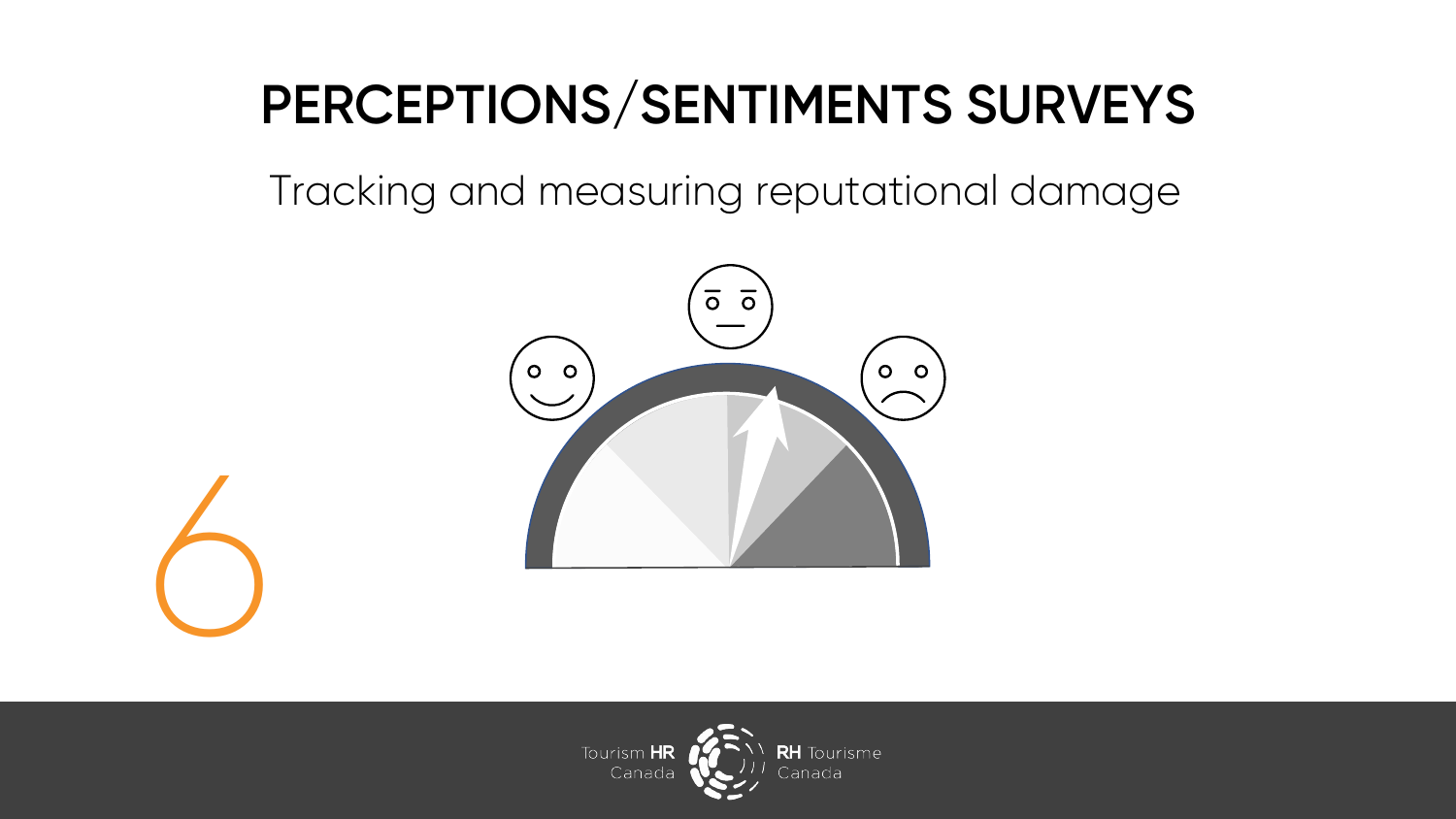# **STATE OF INDUSTRY RECOVERY**

Ongoing tracking of the impact of COVID-19



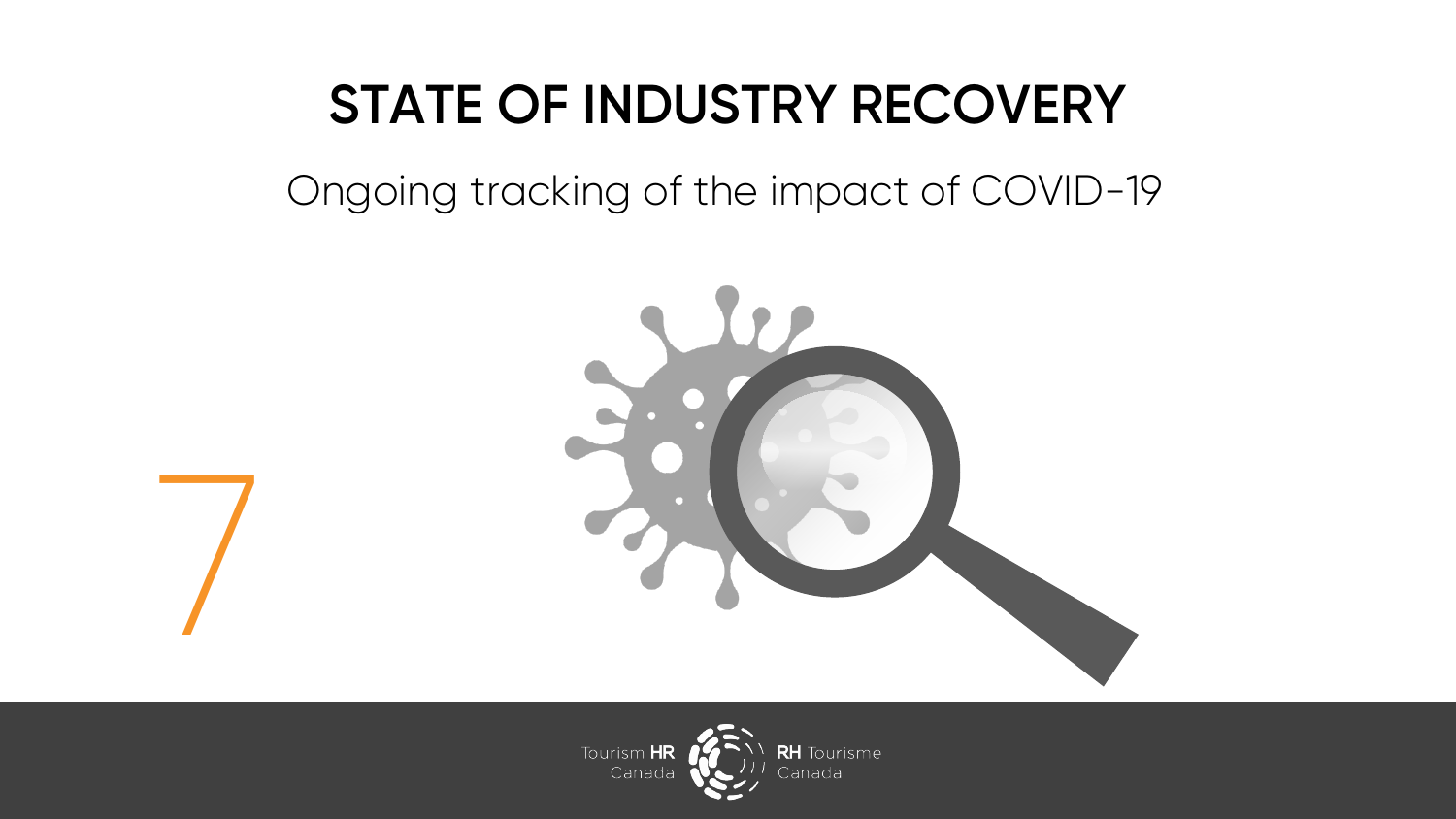#### **RESEARCH CAPACITY**

Added capacity to effectively respond to increased and evolving LMI enquiries



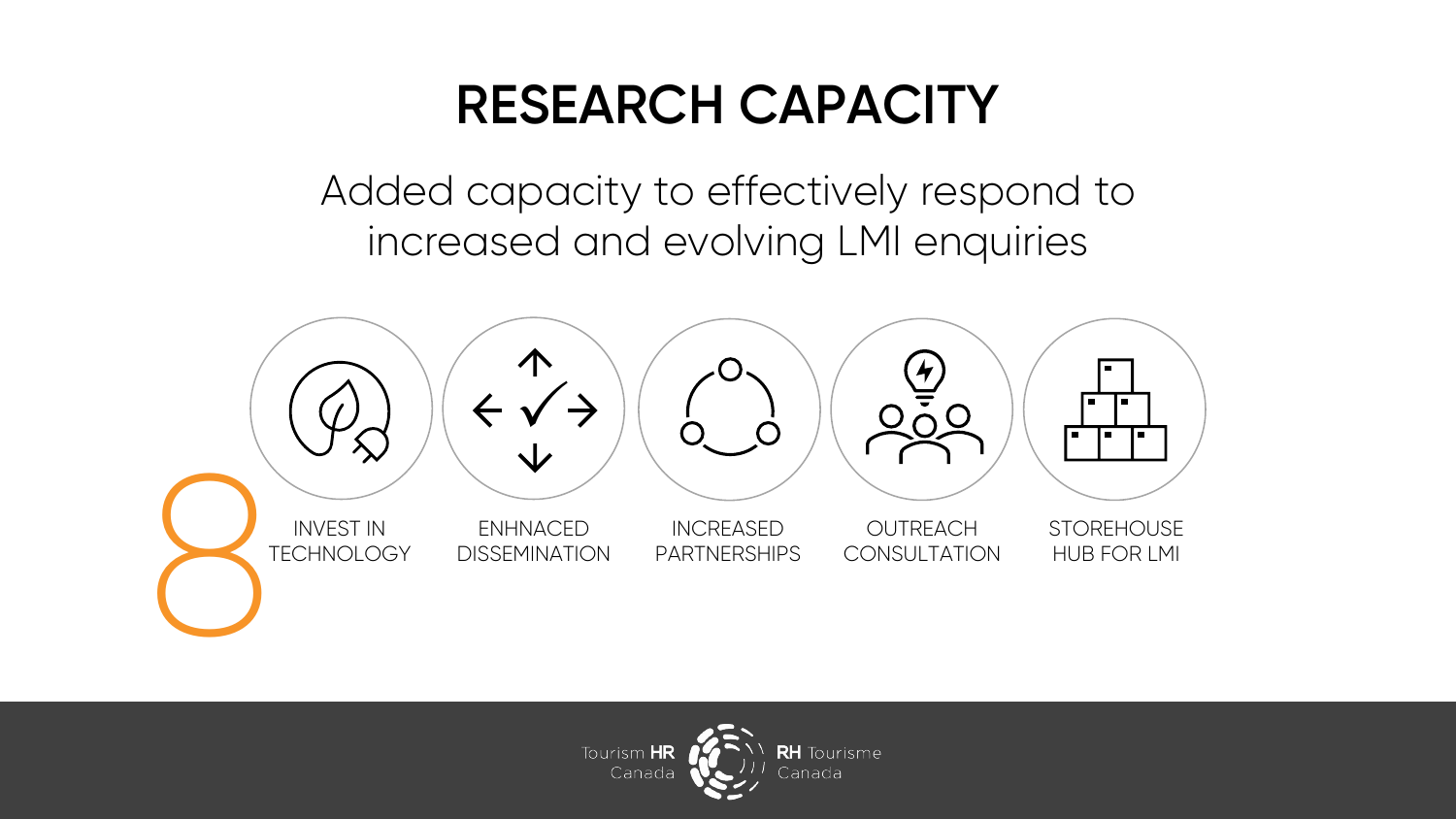